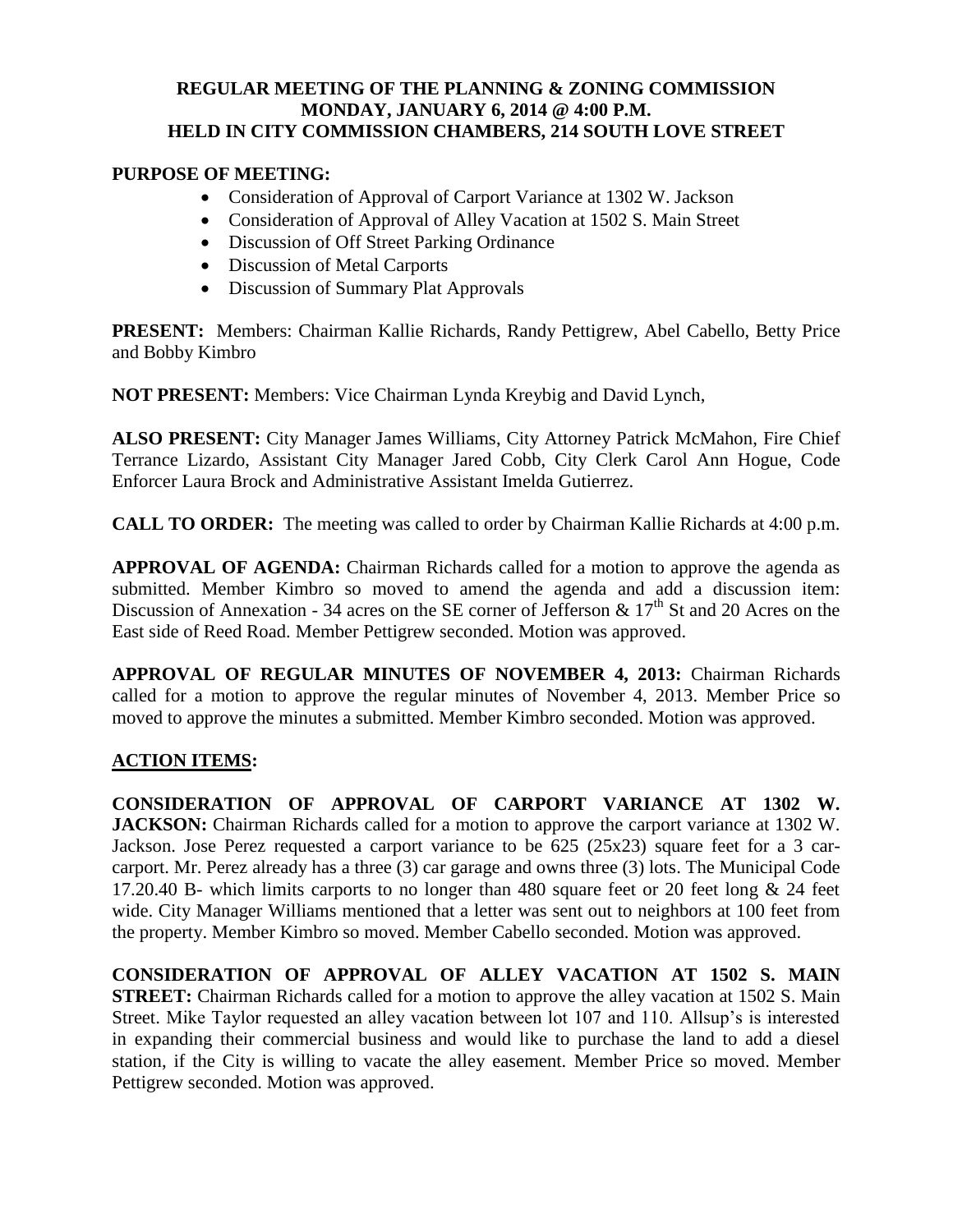## **NON ACTION ITEMS:**

**DISCUSSION OF OFF STREET PARKING ORDINANCE:** City Manager Williams stated that the City has been directed by Commission to bring the off street parking ordinance back to the Planning & Zoning Board for modification and clarification. Any changes to the ordinance, if approved by Commission, will require re-notification of property owners in Zones A and B. Commissioner Granath did submit some suggestions. One suggestion is to split the ordinance as follows: "Off Street Parking of Commercial Vehicles in Residential Zone" and the other is "Off Street Parking Non-Commercial Vehicles." The first intent of this ordinance was to remove commercial vehicles from residential areas. Mayor Drummond mentioned that dividing into two would be a good idea. Pete Rasmussen asked if he could build an eight (8) feet fence. Clint Laughrin stated that the City should allow a four (4) inch concrete instead of a six (6) inch concrete because it would be too expensive for many residents. Jerry Williams mentioned that a four (4) inch concrete with mesh is better than a six (6) inch of concrete. Sherron Little recommends that the City split the ordinance.

**DISCUSSION OF ANNEXATION:** Khalid Farooq addressed the members to discuss the annexation of 34 acres on the Southeast of  $17<sup>th</sup>$  & Jefferson and 19.9 acres, Eastside of Reed Road. Mr. Farooq would like that the acres on  $17<sup>th</sup>$  Street to be Zone B – Multi-family residential zone. Chairman Richards stated that they will bring back to the regular meeting on February 3, 2014 to take action. City Attorney McMahon stated that it would be a good idea to notify the residents from that area and property owners to let them know of the changes and maybe annex in their properties if they wish at the same time.

**DISCUSSION OF METAL CARPORTS:** Assistant City Manager Cobb stated they have received several requests for permitting free standing metal carports. These are typically constructed with steel framing; a polyethylene, steel, or aluminum roof; and may be certified to withstand winds of up to 90 mph currently they are not allowed per City Ordinance, if the Commission is interested, the City will conduct additional research and prepare an amendment for discussion at a future meeting. Chairman Richards requested the State Codes and the City Codes for the next regular meeting or workshop. Member Price stated that the metal carports are nice and do help to cover the vehicles. Code Enforcer Brock will check for more information with the State Inspector Skip Connolly. Member Pettigrew asked Code Enforcer Brock if she has notified the owners about the issue. Mrs. Brock said she was trying to get directions on how to go about this situation.

**DISCUSSION OF SUMMARY PLAT APPROVALS:** Assistant City Manager Cobb stated that the Municipal Code includes an alternate summary procedure which permits the City Manager or designee to approve plats that meet the following requirements:

- Subdivisions of not more than three parcels of land or subdivisions where the combination or recombination of portions of previously platted lots does not increase the number of lots.
- No additional streets, alleys, or easements for utilities, or if required the additional property must be shown on the plat as "Herein Dedicated".

The approved summary plats for November 2013 are:

- Main Street and Birch Avenue
- 306 & 310 W. Avenue F.

The approved summary plats for December 2013 are:

- Solar Addition, Blocks 1 & 4, North of Avenue D, West of Lovington Square